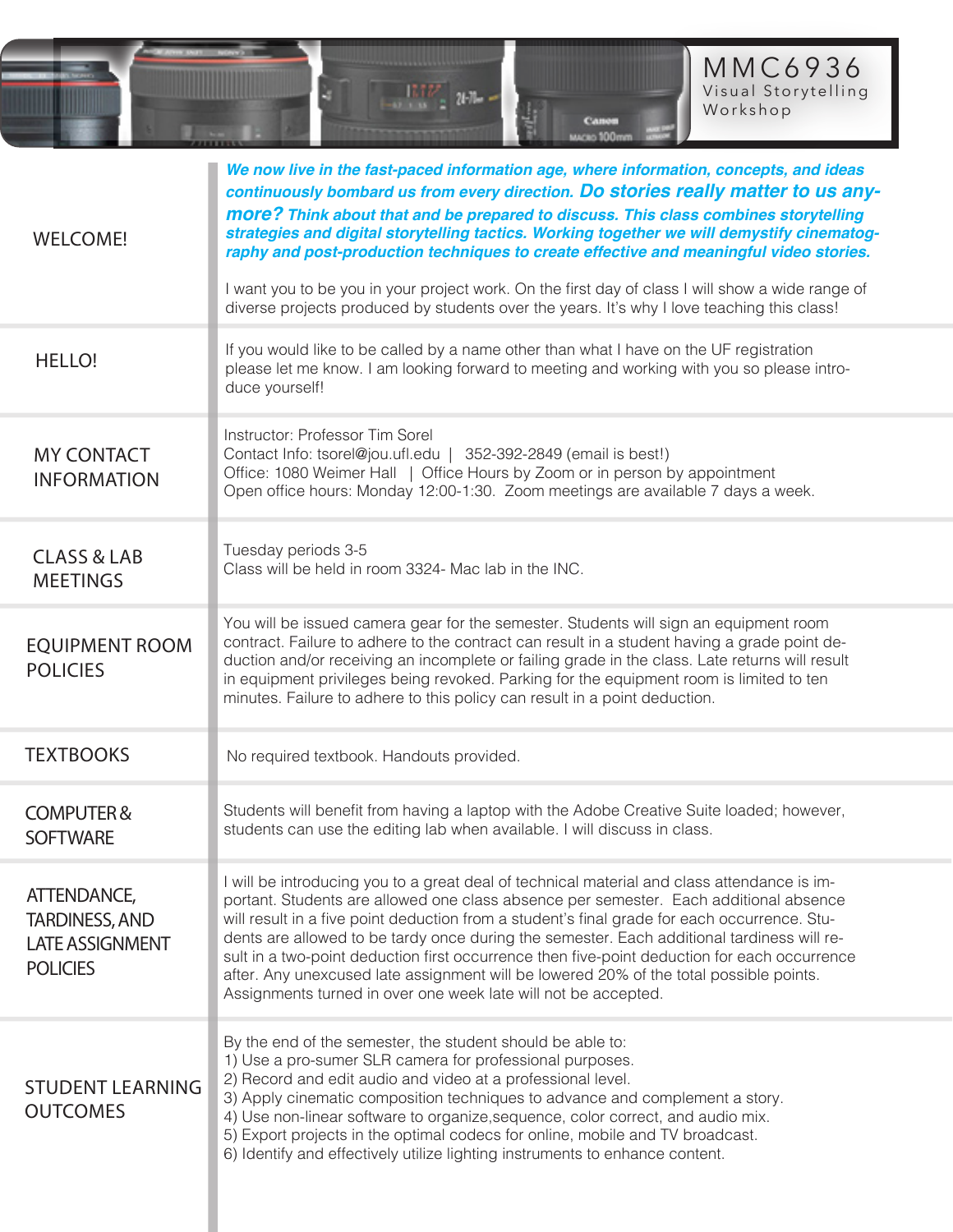

# **STUDENTS WITH DISABILITIES**

Students requesting classroom accommodation must first register with the Dean of Students Office. The Dean of Students Office will provide documentation to the student who must then provide this documentation to the Instructor when requesting accommodation.

### **UF HONOR CODE**

UF students are bound by The Honor Pledge which states, "We, the members of the University of Florida community, pledge to hold ourselves and our peers to the highest standards of honor and integrity by abiding by the Honor Code. On all work submitted for credit by students at the University of Florida, the following pledge is either required or implied: "On my honor, I have neither given nor received unauthorized aid in doing this assignment."

The Honor Code (http://www.dso.ufl.edu/sccr/process/student-conduct-honor-code/) specifies a number of behaviors that are in violation of this code and the possible sanctions. Furthermore, you are obligated to report any condition that facilitates academic misconduct to appropriate personnel.

# **HELP WITH COPING**

The UF Counseling and Wellness Center is a terrific, free resource for any student who could use help managing stress or coping with life. The center, at 3190 Radio Road on campus, is open for appointments and emergency walk-ins from 8 a.m. to 5 p.m. Monday through Friday. To make an appointment or receive after-hours assistance, call 352-392-1575.

# **COURSE EVALUATIONS**

Students are expected to provide professional and respectful feedback on the quality of instruction in this course by completing course evaluations online via GatorEvals. Guidance on how to give feedback in a professional and respectful manner is available at https://gatorevals.aa.ufl.edu/students/. Students will be notified when the evaluation period opens, and can complete evaluations through the email they receive from GatorEvals, in their Canvas course menu under GatorEvals, or via **https://ufl.** bluera.com/ufl/. Summaries of course evaluation results are available to students at https://gatorevals. aa.ufl.edu/public-results/ ,

### **CLASS RECORDINGS**

Students are allowed to record video or audio of class lectures. However, the purposes for which these recordings may be used are strictly controlled. The only allowable purposes are (1) for personal educational use, (2) in connection with a complaint to the university, or (3) as evidence in, or in preparation for, a criminal or civil proceeding. All other purposes are prohibited. Specifically, students may not publish recorded lectures without the written consent of the instructor. A "class lecture" is an educational presentation intended to inform or teach enrolled students about a particular subject, including any instructor-led discussions that form part of the presentation, and delivered by any instructor hired or appointed by the University, or by a guest instructor, as part of a University of Florida course. A class lecture does not include lab sessions, student presentations, clinical presentations such as patient history, academic exercises involving solely student participation, assessments (quizzes, tests, exams), field trips, private conversations between students in the class or between a student and the faculty or lecturer during a class session. Publication without permission of the instructor is prohibited. To "publish" means to share, transmit, circulate, distribute, or provide access to a recording, regardless of format or medium, to another person (or persons), including but not limited to another student within the same class section. Additionally, a recording, or transcript of a recording, is considered published if it is posted on or uploaded to, in whole or in part, any media platform, including but not limited to social media, book or magazine.

# **UNIVERSITY** POLICIES & INFORMATION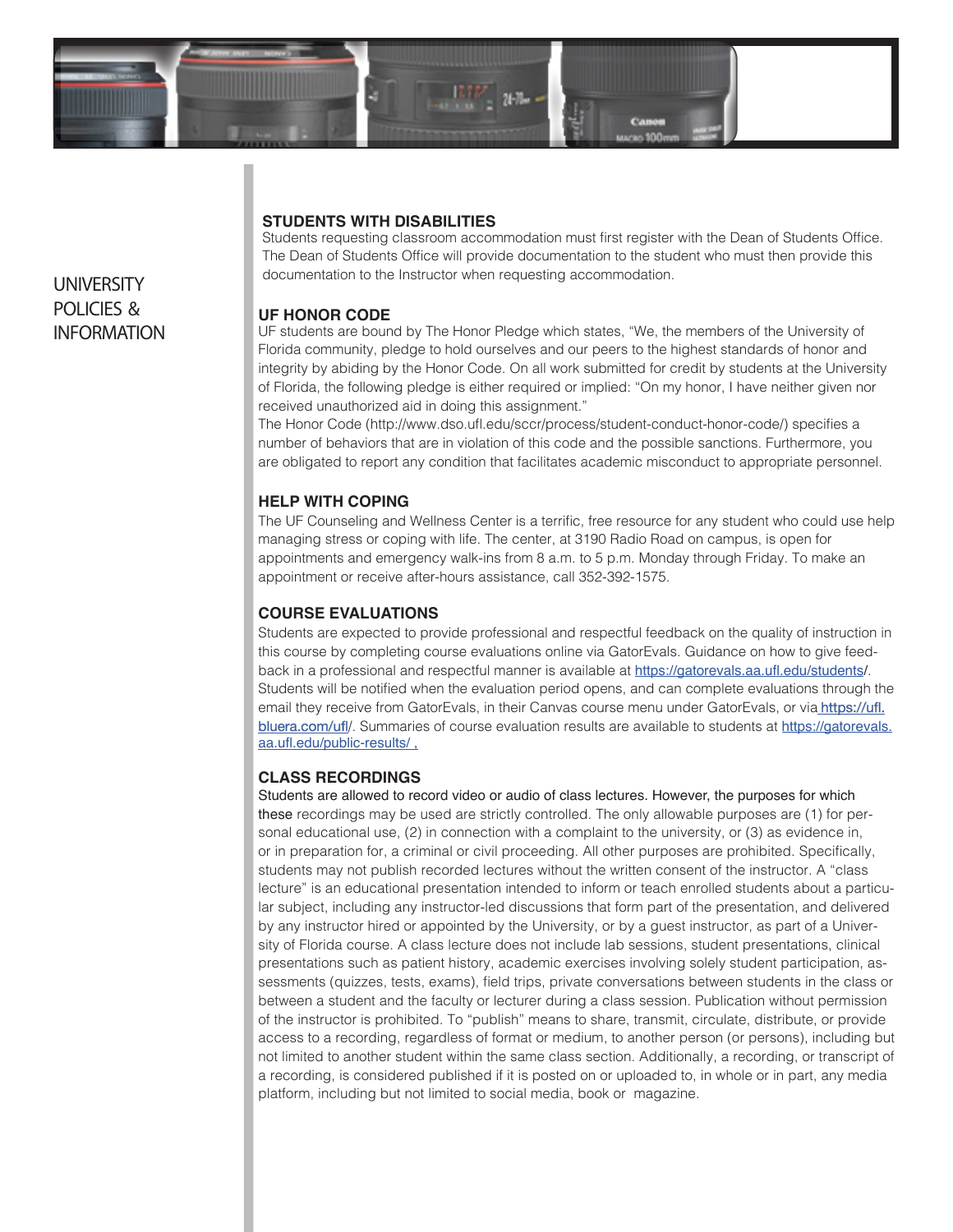

|                                                      |                                                                                                                                                                                                                                                                                                                                                                                                                                               | <b>GRADING SCALE</b>                                                                                                                                                                                                                 |  |
|------------------------------------------------------|-----------------------------------------------------------------------------------------------------------------------------------------------------------------------------------------------------------------------------------------------------------------------------------------------------------------------------------------------------------------------------------------------------------------------------------------------|--------------------------------------------------------------------------------------------------------------------------------------------------------------------------------------------------------------------------------------|--|
| <b>ASSIGNMENTS,</b><br>PROJECTS, &<br><b>GRADING</b> | Cinematography/editing assignments  45 PTS<br>Social media research presentation  5 PTS                                                                                                                                                                                                                                                                                                                                                       | 94pts or higher<br>$= A$<br>90-93pts<br>$= A$ -<br>88-89pts<br>$= B+$<br>84-87pts<br>$= B$<br>80-83pts<br>$= B$ -<br>78-79pts<br>$= C +$<br>$= C$<br>74-77pts<br>70-73pts<br>$= C$ -<br>65-69pts<br>$= D$<br>64pts or below<br>$= E$ |  |
| <b>FORMAT OF</b><br><b>CLASS</b>                     | MMC6936 will have a series of <b>hands-on assignments</b> designed to reinforce profession-<br>al production skills needed for digital storytelling. All classes are designed to reinforce<br>specific production skills needed to complete assignments. All assignments are designed<br>to reinforce production skills needed to complete the course campaign projects as well as<br>prepare for your professional masters capstone project. |                                                                                                                                                                                                                                      |  |
|                                                      |                                                                                                                                                                                                                                                                                                                                                                                                                                               |                                                                                                                                                                                                                                      |  |
| <b>ASSIGNMENTS</b>                                   | See Canvas for descriptions and due dates                                                                                                                                                                                                                                                                                                                                                                                                     |                                                                                                                                                                                                                                      |  |
|                                                      | ASSIGNMENT 1) Techincal camera practice                                                                                                                                                                                                                                                                                                                                                                                                       |                                                                                                                                                                                                                                      |  |
|                                                      | ASSIGNMENT 2) Shooting and framing                                                                                                                                                                                                                                                                                                                                                                                                            |                                                                                                                                                                                                                                      |  |
|                                                      | ASSIGNMENT 3) Editing in Premiere                                                                                                                                                                                                                                                                                                                                                                                                             |                                                                                                                                                                                                                                      |  |
|                                                      | ASSIGNMENT 4) Edit pacing                                                                                                                                                                                                                                                                                                                                                                                                                     |                                                                                                                                                                                                                                      |  |
|                                                      | ASSIGNMENT 5) Practice Interview edit and b-roll                                                                                                                                                                                                                                                                                                                                                                                              |                                                                                                                                                                                                                                      |  |
|                                                      | ASSIGNMENT 6) Shoot practice interview and b-roll                                                                                                                                                                                                                                                                                                                                                                                             |                                                                                                                                                                                                                                      |  |
|                                                      | ASSIGNMENT 7) Photography principles                                                                                                                                                                                                                                                                                                                                                                                                          |                                                                                                                                                                                                                                      |  |
|                                                      | ASSIGNMENT 8) Cinematography challenge one                                                                                                                                                                                                                                                                                                                                                                                                    |                                                                                                                                                                                                                                      |  |
|                                                      | ASSIGNMENT 9) Cinematography challenge two                                                                                                                                                                                                                                                                                                                                                                                                    |                                                                                                                                                                                                                                      |  |
|                                                      | Service project campaign                                                                                                                                                                                                                                                                                                                                                                                                                      |                                                                                                                                                                                                                                      |  |
|                                                      | Final project pitch                                                                                                                                                                                                                                                                                                                                                                                                                           |                                                                                                                                                                                                                                      |  |
|                                                      | Final project campaign                                                                                                                                                                                                                                                                                                                                                                                                                        |                                                                                                                                                                                                                                      |  |
|                                                      |                                                                                                                                                                                                                                                                                                                                                                                                                                               |                                                                                                                                                                                                                                      |  |
|                                                      |                                                                                                                                                                                                                                                                                                                                                                                                                                               |                                                                                                                                                                                                                                      |  |